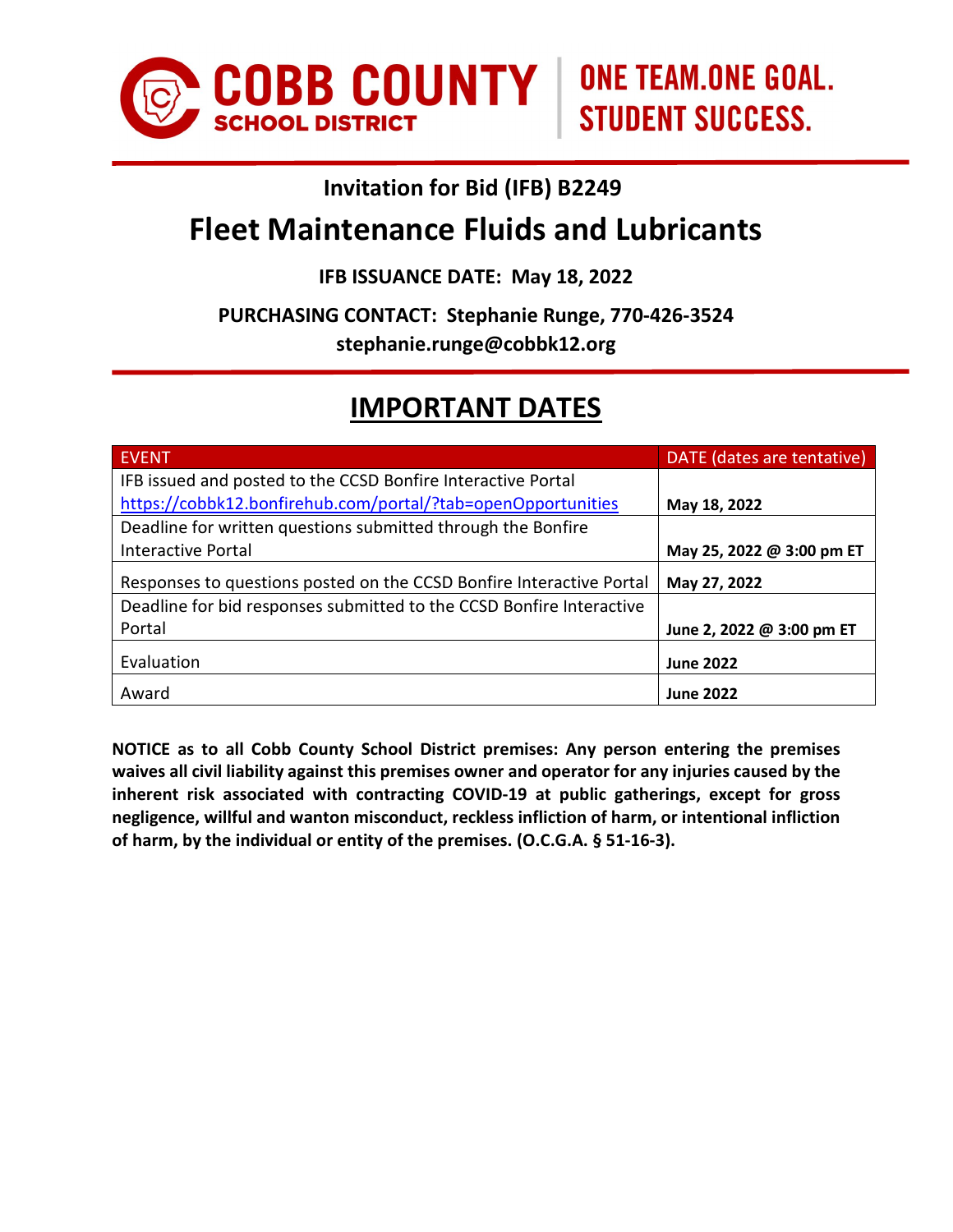

**May 18, 2022**

TO ALL VENDORS:

Cobb County School District (CCSD) invites bids for furnishing any and all goods and/or services required for "**Invitation for Bid (IFB) B2249, Fleet Maintenance Fluids and Lubricants"** as described in this document.

The CCSD Procurement Services Department General Terms and Conditions are hereby acknowledged, understood, and agreed to by the parties and are hereby fully incorporated into the solicitation document and the resulting contract. Refer to the CCSD Procurement Services website for the complete General Terms and Conditions. Go to [www.cobbk12.org.](http://www.cobbk12.org/) From this screen, select **"Menu",** select **"Departments"**, choose **"Procurement Services"** and find the link to **"General Terms and Conditions"** located in the center of the page.

Vendors are instructed to carefully read all terms, conditions, specifications, and requirements in this IFB. Vendors are required to complete and return all forms in their entirety. Questions regarding the proposal must be submitted through the CCSD Bonfire Interactive Portal. Only questions received prior to **May 25, 2022 @ 3:00 pm ET** shall be considered. Answers will be posted to the CCSD Bonfire Interactive Portal by **May 27, 2022.**

All bid responses must be submitted through the **CCSD Bonfire Interactive portal**.

The bid close date will be on **June 2, 2022 at 3:00 p.m. Eastern Time.** Please allow ample time to complete the submission through the CCSD Bonfire Interactive Portal. The portal does not allow late submissions.

CCSD reserves the right to accept or reject any or all bids and to waive any technicalities or informalities.

Your interest and participation in the CCSD solicitation process is appreciated.

Sincerely,

Barbara Bates, CPPB, NIGP-CPP Director of Procurement Services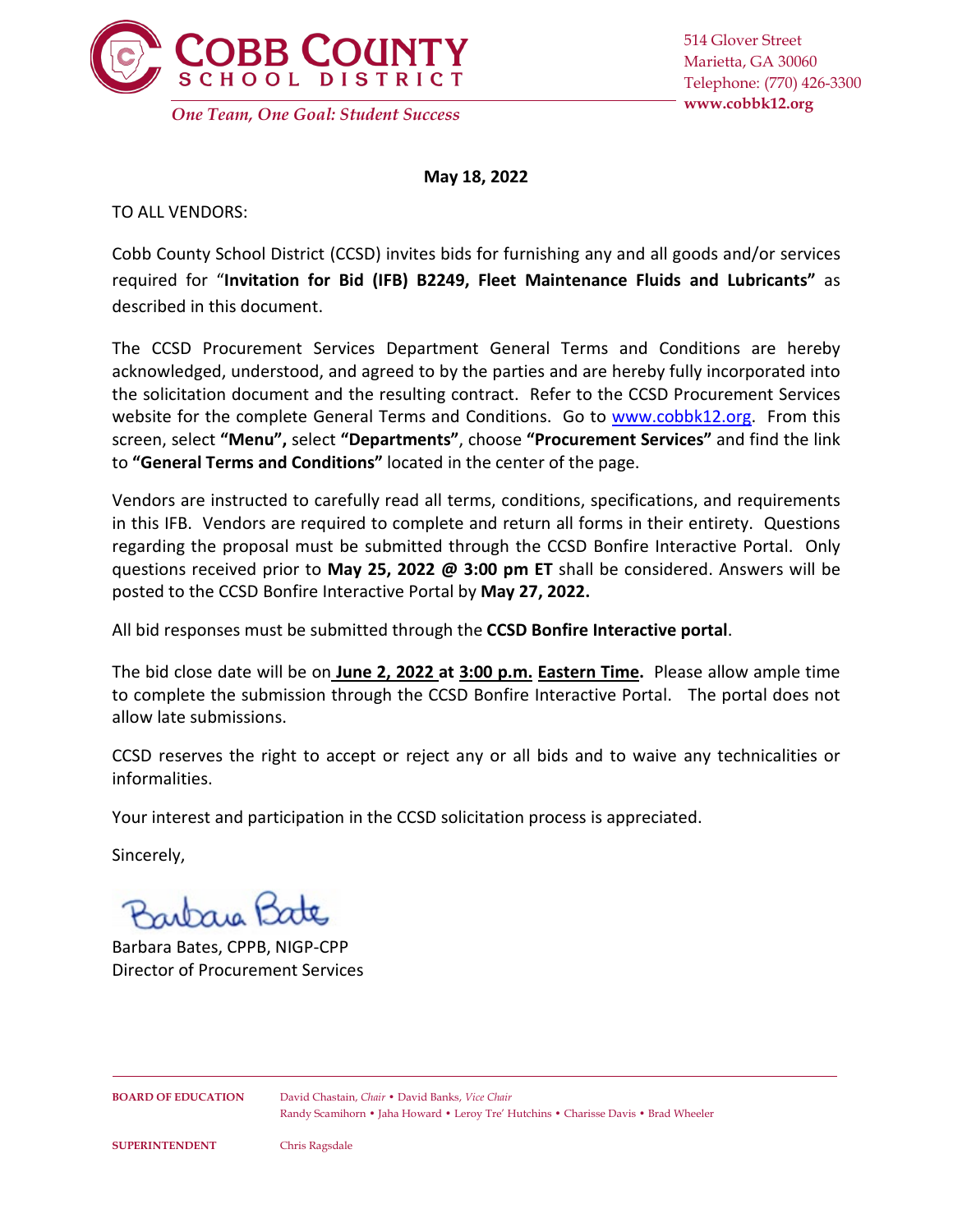# **TABLE OF CONTENTS**

| <b>Section</b>                      | Page $#(s)$ |
|-------------------------------------|-------------|
| <b>Submission Requirements</b>      | $4 - 5$     |
| <b>Special Terms and Conditions</b> | $6 - 11$    |
| Conflict of Interest                | 12          |
| <b>Bid Form</b>                     | 13          |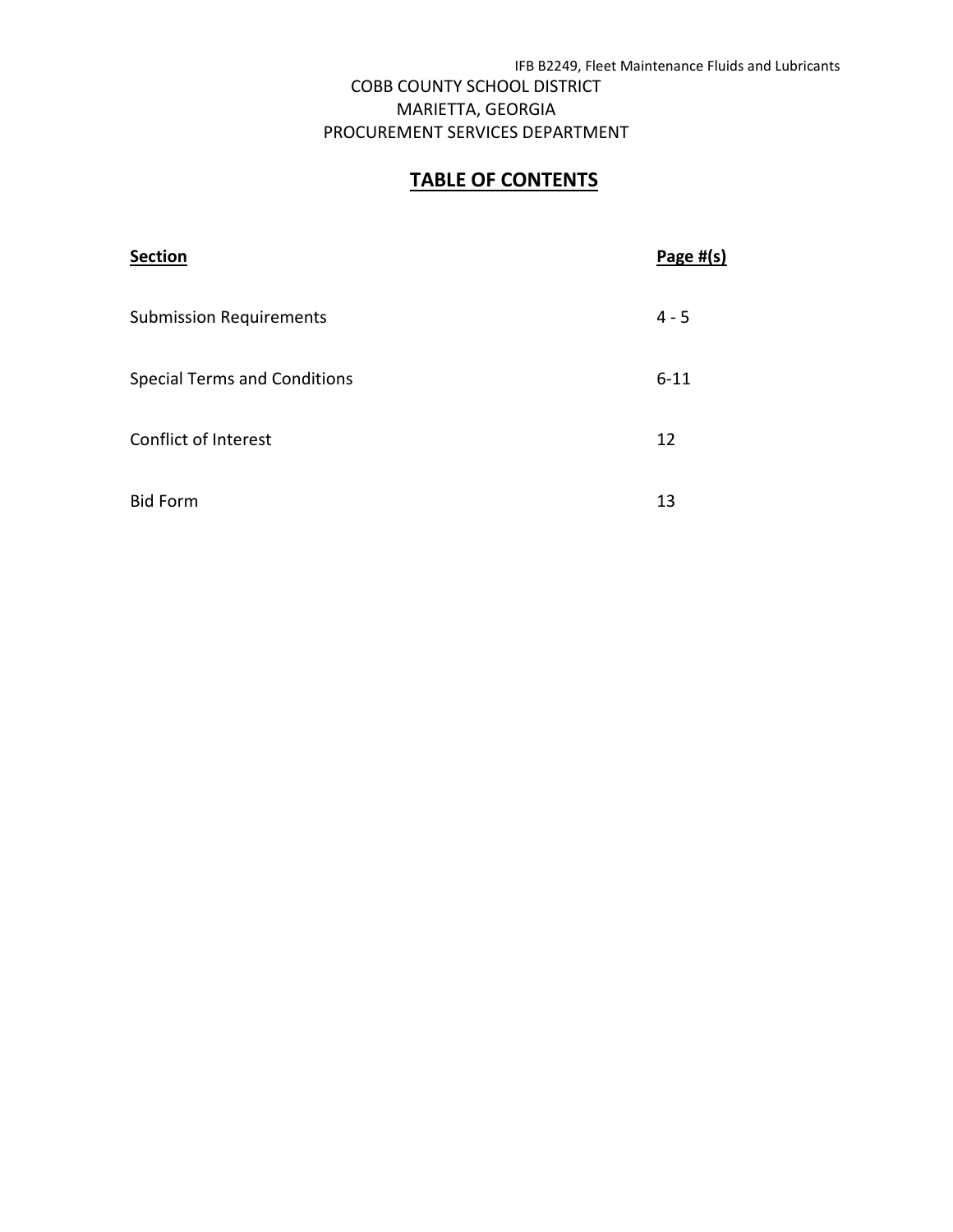## COBB COUNTY SCHOOL DISTRICT MARIETTA, GEORGIA PROCUREMENT SERVICES DEPARTMENT SUBMISSION REQUIREMENTS

#### **1.0 COMMUNICATIONS WITH CCSD STAFF**

- **1.1** All communications concerning this IFB must be submitted in writing through the CCSD Bonfire Interactive Portal. Only written responses distributed by the Procurement Services Department will be binding upon the CCSD. The Procurement Services Department, in its discretion, may call upon user departments for clarification in their area of expertise. **Questions concerning this solicitation must be received by 3:00 PM ET on May 25, 2022 through the CCSD Bonfire interactive Portal. Responses to questions will be posted through the CCSD Bonfire Interactive Portal on May 27, 2022.**
- **1.2** From the issue date of this IFB until completion of the entire solicitation process and announcement of award notification, all vendor communication must be authorized by the Procurement Services Department including, but not limited to, communications with school system employees and/or contracted agents related to this IFB. Violation of this provision may result in rejection of the vendor's response.
- **1.3** It is the vendor's responsibility to check the CCSD Bonfire Interactive Portal for any addenda, responses to vendor questions, or other communications that may be issued or released during the solicitation period. Following receipt of vendor responses to a solicitation, it is the vendor's responsibility to be available via email and phone during the review process in the event clarification or additional information is required. If clarification or additional information is requested, the responsibility rests on the vendor to ensure that CCSD receives requested information before the deadline(s) indicated.

#### **2.0 SUBMISSION OF RESPONSES**

- **2.1** Responses must be on the forms furnished within the CCSD Bonfire Interactive Portal for this IFB and completed in their entirety. Bids must be submitted through the CCSD Bonfire Interactive Portal.
- **2.2** Vendors are instructed to read all terms, conditions and specifications as outlined in the IFB carefully. Responses must be either typed or written in ink. Any correction made within the IFB submission (white-out or strikethrough) must be initialed by an authorized representative of the company submitting the bid or the bid may be rejected by CCSD.
- **2.3** All responses submitted become the property of the CCSD and are subject to applicable open records policies and laws.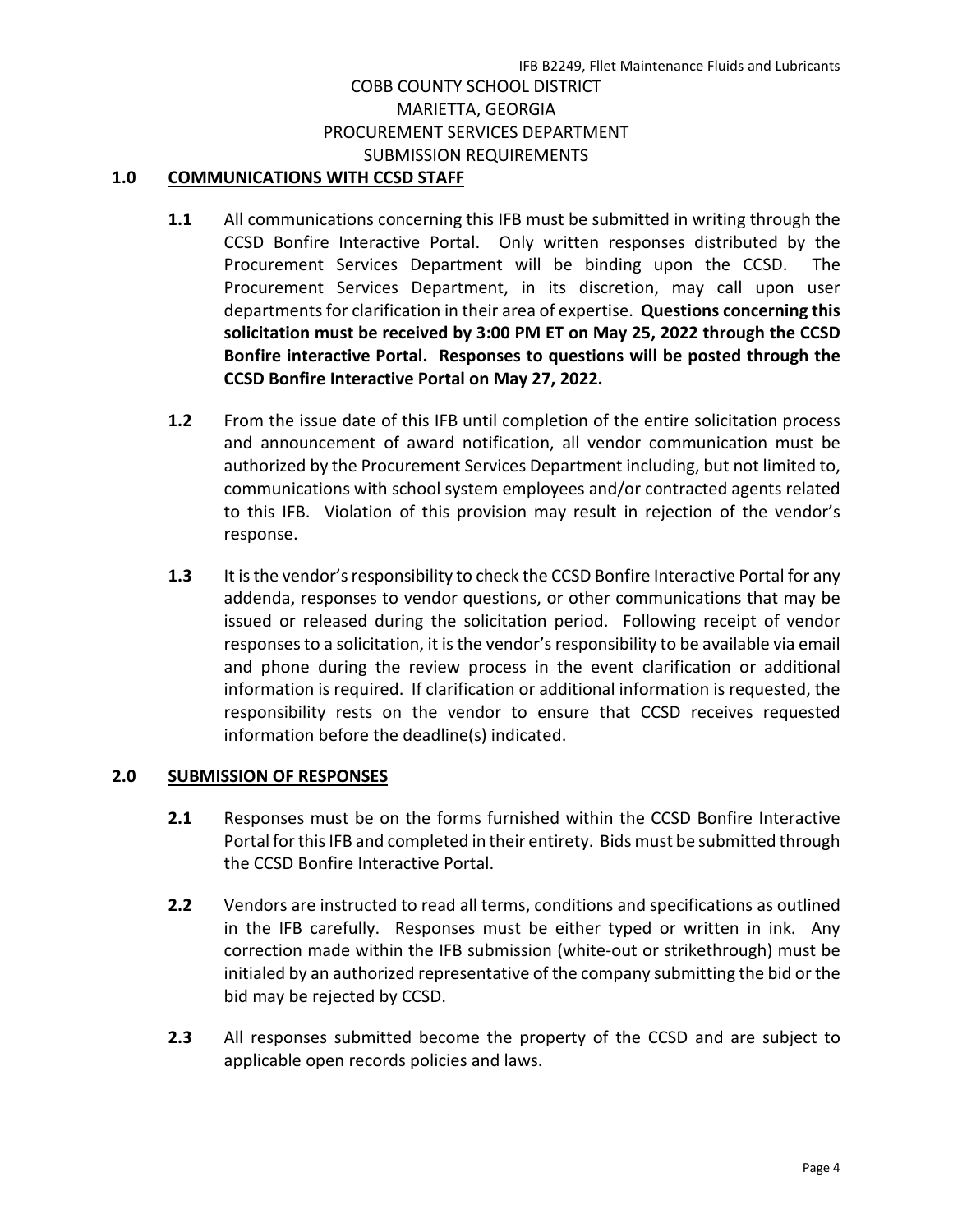## COBB COUNTY SCHOOL DISTRICT MARIETTA, GEORGIA PROCUREMENT SERVICES DEPARTMENT SUBMISSION REQUIREMENTS

- **2.4** Responses are to be submitted no later than the date and time set forth in this IFB. Bids and supporting documentation must be submitted through the CCSD Bonfire Interactive Portal.
	- **2.4.1** Vendor Questionnaire
	- **2.4.2** IRS W-9 Form
	- **2.4.3** Vendor Reference Form
	- **2.4.4** Georgia Security and Immigration Compliance Act Forms
	- **2.4.5** Disclosure of Lobbying Activities Form (if applicable)
	- **2.4.6** Acknowledgement and Agreement Form
	- **2.4.7** Bid Form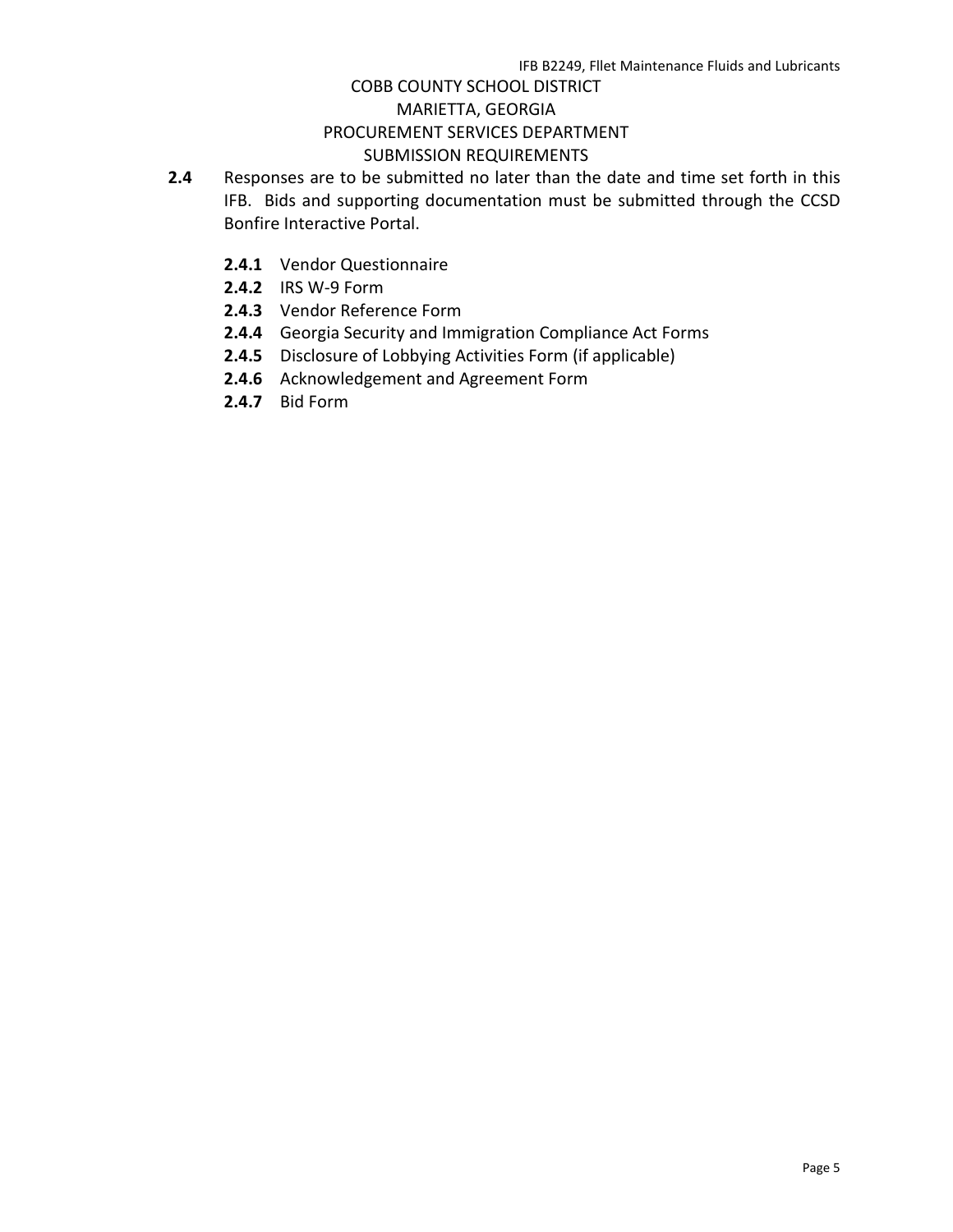**The Special Terms and Conditions are customized specifically to this solicitation. Taking exception to these terms and conditions or submitting conflicting language may be cause for rejection of the vendor's response.**

Should these Special Terms and Conditions conflict with the General Terms and Conditions, the Special Terms and Conditions shall control.

#### **1.0 PURPOSE**

The Cobb County School District (CCSD) is seeking bids from qualified vendors to supply and deliver fluids and lubricants to the CCSD Fleet Maintenance Department. The annual estimated expenditures are approximately \$125,000.00.

**1.1 OWNER'S REPRESENTATIVE.** Supervision of and monitoring performance of the contract will be performed by CCSD's representative Michael Warner, Associate Director of Fleet Maintenance.

#### **2.0 SCOPE OF WORK**

- **2.1** The vendor must define packaging size and provide price per unit of measure on the Bid form. Example: 55 gallon drum – Price per drum and price per gallon.
- **2.2** The vendor must respond to all CCSD inquiries or customer service issues within twenty-four (24) hours.
- **2.3** The vendor must be able to deliver in bulk to each satellite shop below:
	- **2.3.1** Argo Maintenance, 4885 Argo Road, Smyrna, GA 30082
	- **2.3.2** Baker Bus Shop, 2351 Baker Road, Acworth, GA 30101
	- **2.3.3** Mars Hill Bus Shop, 2891 Mars Hills Road, Acworth, GA 30101
	- **2.3.4** Sanders Bus Shop, 3826 Sanders Road, Powder Springs, GA 30127
	- **2.3.5** South Cobb Bus Shop/Transportation, 620 S. Cobb Dr., Marietta, GA 30060
- **2.4** The vendor warehouse location(s) must be within 50 miles of the South Cobb Bus Shop/Transportation at 620 S. Cobb Dr., Marietta, GA 30066 and be able to deliver product within 48 hours upon receipt of order.
- **2.5** There are no guarantees as to the quantities CCSD will purchase during the contract period and therefore, no liability for non-purchase.

#### **3.0 GENERAL DESCRIPTION AND SPECIFICATIONS**

**3.1 Synthetic Automatic Transmission Fluid for Heavy Duty use:** Must meet or exceed manufacturer's requirements for use in heavy-duty equipment and must be approved with certification from Allison Transmission or be a CCSD approved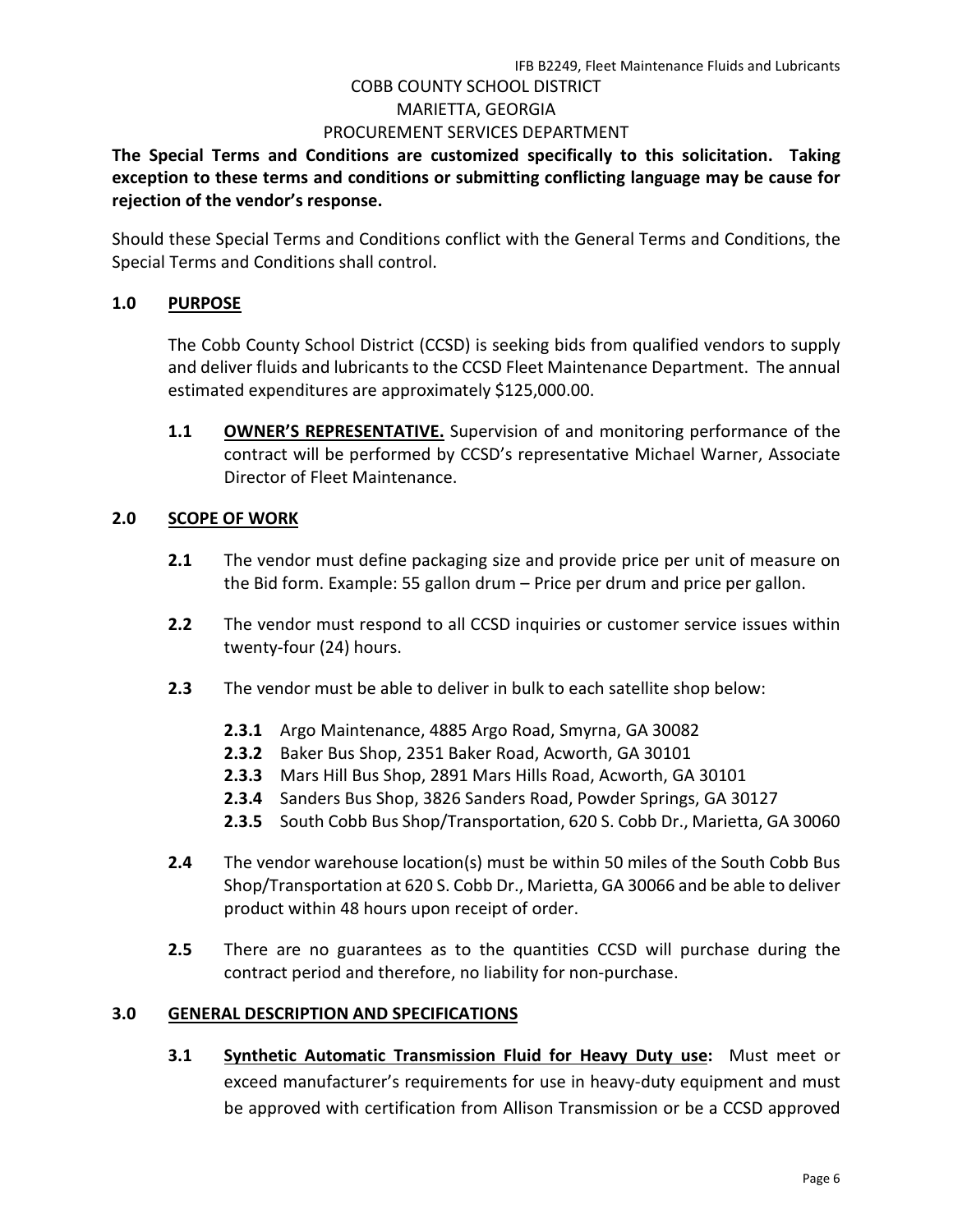#### COBB COUNTY SCHOOL DISTRICT MARIETTA, GEORGIA

#### PROCUREMENT SERVICES DEPARTMENT

equivalent. If vendor submits an alternative, vendor must submit cut sheets detailing the alternative product specifications.

- **3.1.1** The vendor must be able to deliver not less than 55-gallon drums.
- **3.1.2** Estimated quantity purchased during a 12-month period is approximately 275 gallons.
- **3.2 Automatic Transmission Fluid:** Must meet or exceed manufacturer's requirements for use in heavy duty equipment and must be approved with certification from Allison Transmission or be a CCSD approved equivalent. If vendor submits an alternative, vendor must submit cut sheets detailing the alternative product specifications.
	- **3.2.1** The vendor must be able to deliver not less than 55-gallon drums.
	- **3.2.2** The estimated quantity purchased during a 12-month period is 1,500 gallons.

#### **3.3 Motor Oil:**

- **3.3.1 AE 15W40 Heavy Duty Motor Oil ONLY:** Oil must meet Major Diesel Engine manufacturer's requirements CK-4 category. The estimated quantity purchased during 12 month period is 8,500 gallons.
- **3.3.2 5W20 Motor Oil:** Oil must meet or exceed performance standards and warranty requirements of car and light truck manufacturers relying on API SN Plus, SM, SL or SJ service category motor oil. The estimated quantity purchased during a 12-month period is 1,200 gallons.
- **3.3.3 10W30 Motor Oil:** Oil must meet or exceed performance standards and warranty requirements of car and light truck manufacturers relying on API SN Plus, SM, SL or SJ service category motor oil. The estimated quantity purchased during a 12-month period is 350 gallons.

#### **3.4 Coolant:**

- **3.4.1** The vendor must provide Extended Life Coolant/Antifreeze meeting the following specifications:
	- **3.4.1.1** Pre-diluted 50/50 mixed
	- **3.4.1.2** Must meet American Society for Testing Materials (ASTM) D6210
	- **3.4.1.3** Phosphate-free
	- **3.4.1.4** Silicate-free
	- **3.4.1.5** Nitrite-free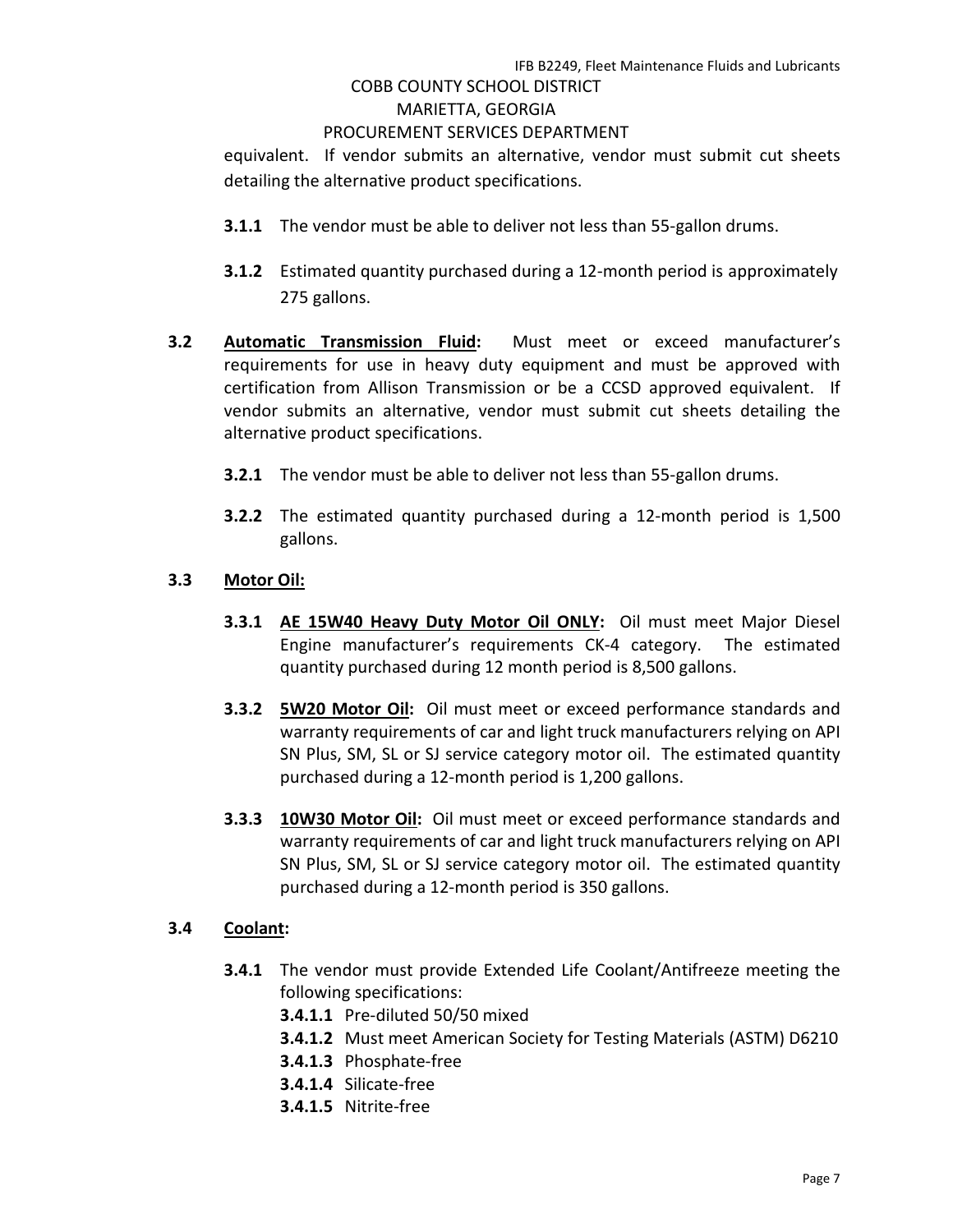- **3.4.1.6** Coolant/water ratio: 50% / 50%
- **3.4.1.7** Freeze Point: -24 degrees F
- **3.4.1.8** Boil over Point: +265 degrees F
- **3.4.2** Coolant shall **not** be required to have Supplemental Coolant Additives (SCA's) tested or added during the service life of product. The product shall have a service life of not less than 750,000 miles.
- **3.4.3** The vendor must be able to deliver not less than 55-gallon drums. Each shop stores coolant in in-ground tanks. Vendor will be required to deliver product and dispose of drums or totes at no charge to CCSD.
- **3.4.4** The estimated quantity purchased during a 12-month period is 5,000 gallons.
- **3.5 Diesel Exhaust Fluid (DEF):** DEF must meet the following specifications:
	- **3.5.1** DEF must meet specifications for use in all SCR diesel engines
	- **3.5.2** DEF must meet AUS 32 and ISO 22241 specifications
	- **3.5.3** The vendor must be able to deliver not less than 275-gallon totes. Each shop currently is equipped with a dispensing pump and nozzle attached to tote.
	- **3.5.4** The estimated quantity purchased during a 12-month period is 7,000 gallons.
- **3.6 Grease:** Chevron Delo Grease EP NLGI 2 or CCSD approved equivalent. If the vendor submits an alternative, the vendor must submit cut sheets detailing the alternative product specifications.
	- **3.6.1** The vendor must be able to deliver in 400 lb. or 120 lb. drums.
	- **3.6.2** The estimated quantity purchased during a 12-month period is 800 to 1,000 lbs.
- **3.7 Lubricant:** SAE 85W-140 Universal Gear Lubricant or CCSD approved equivalent.
	- **3.7.1** The vendor must be able to deliver not less than 55-gallon drums.
	- **3.7.2** The estimated quantity purchased during a 12-month period is 110 gallons.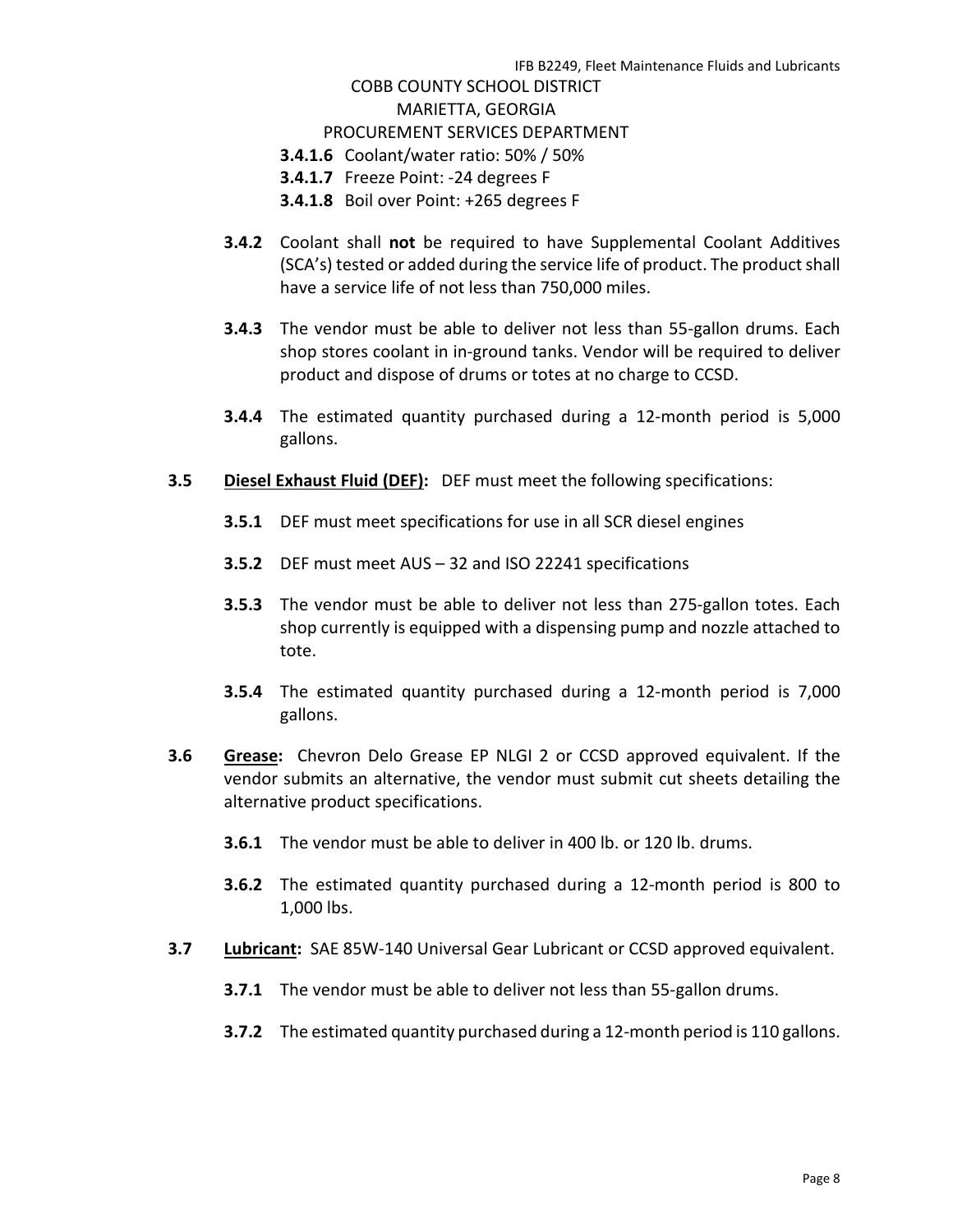#### **4.0 COST**

- **4.1** Unless specifically consented to in writing by CCSD, prices must remain firm for one year from the award date, or for any renewal period, under the same terms and conditions as the IFB. The CCSD reserves the option to renew any contract award at its sole discretion.
- **4.2** Quantities/amounts shown in the IFB are estimates. Vendors are advised that the actual number purchased/required may vary from those in the IFB, depending upon the needs of the CCSD and the availability of funds.
- **4.3** Responses that contain minimum order amounts will not be accepted unless called for in the solicitation document.
- **4.4** Pricing must be submitted on the Bid Form(s) as requested without conditions unless called for in the solicitation document.
- **4.5** For Goods: Responses for goods must include all delivery and/or installation charges. Delivery and/or installation requirements will be as specified in the solicitation document.
- **4.6** Prompt payment discounts will be considered for the purposes of evaluation and award.
- **4.7** The CCSD does not pay late payment fees, interest, or attorneys' fees.
- **4.8 CCSD requests that vendors have the ability to accept procurement (credit) cards and purchase orders. Pricing must reflect this and remain firm with no additional charges for using either method.** The successful vendor(s) may be responsible for providing usage reports and procurement card activity reports quarterly or upon request by CCSD.

#### **4.9 FEE STRUCTURE FOR ADDITIONAL ITEMS**

Within this document, CCSD has attempted to anticipate and identify all items that may be needed under this contract throughout the length of the award period. In the event CCSD has failed to include an item(s), responding vendors are asked to provide a fee structure for additional, related items that may be purchased during the award period. Vendors are to identify the pricing source and the associated fee structure in the space provided on the Bid Form. Some example responses are: X% discount below MSRP; X% discount below published catalog pricing; Cost plus X% mark-up. Upon request, awarded vendor must be able to provide documentation verifying appropriate discounts are granted throughout the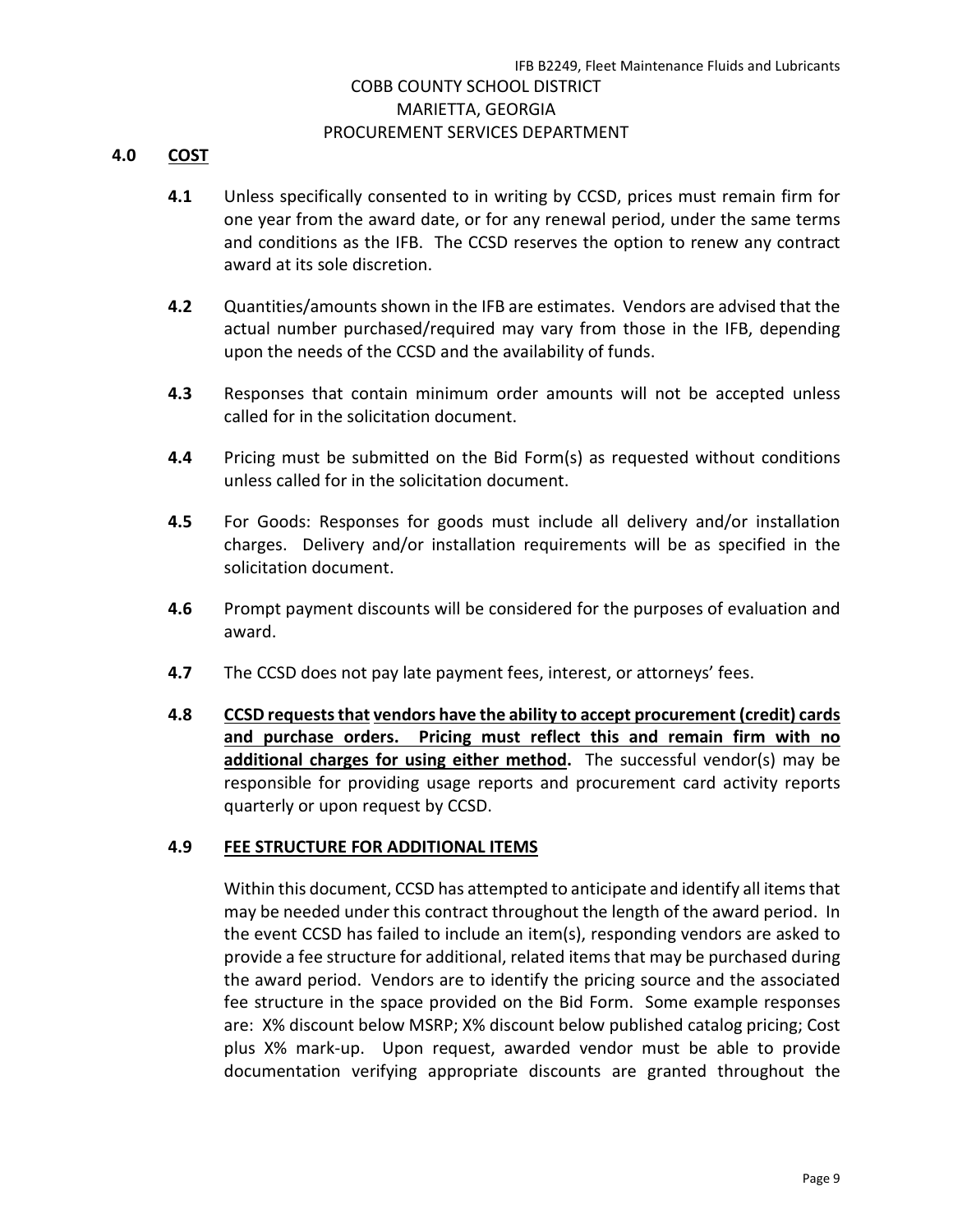#### COBB COUNTY SCHOOL DISTRICT

#### MARIETTA, GEORGIA

#### PROCUREMENT SERVICES DEPARTMENT

contract. CCSD reserves the right to conduct periodic random audits of fair market value, etc. to ensure price granted is reasonable and accurate.

#### **5.0 INSURANCE REQUIREMENTS**

- **5.1** Commercial General Liability with limits of at least \$1 million . Coverage must include products and completed operations with reporting of claims on an occurrence basis.
- **5.2** Commercial Auto Liability with limits of at least \$1 million.
- **5.3** Umbrella Coverage in excess of GL and Auto of at least \$2 million.
- **5.4** Statutory Workers' Compensation
- **5.5** Employer's Liability of at least \$100 thousand.

Cobb County School District must be named as an additional insured on all applicable policies. The insurance carriers should be licensed to do business in the state of Georgia. The carriers must have an AM Best rating of A- or higher.

#### **Please Note:**

- The signing of Acknowledgement and Agreement signifies that the vendor complies with insurance requirements as specified.
- Proof of Insurance is not required with submission of bid but must be available upon request including during the evaluation process. CCSD will require proof of insurance before issuance of Award Letter/Contract.
- Vendor may choose to include proof of insurance with submission of bid to expedite the evaluation process and issuance of award to the successful vendor.
- Alternate coverage may be evaluated and accepted prior to award.
- After notification of pending award, a vendor not including proof of insurance with their bid will be given not more than five (5) business days (including day of notification) to provide proof or the bid will be deemed non-responsive.

#### **6.0 ESCALATION/DE-ESCALATION CLAUSE**

All prices offered shall be firm against any increase for one (1) year from the effective date of the contract. Before renewal, CCSD may entertain a request for escalation in accordance with the most recently published **Producer Price Index** at the time of the request. For this section, **PCU324110324110E (Heavy Fuel Oils) and PCU324191 (Petroleum Lubricating Oil and Grease)** as published by the United States Department of Labor, Bureau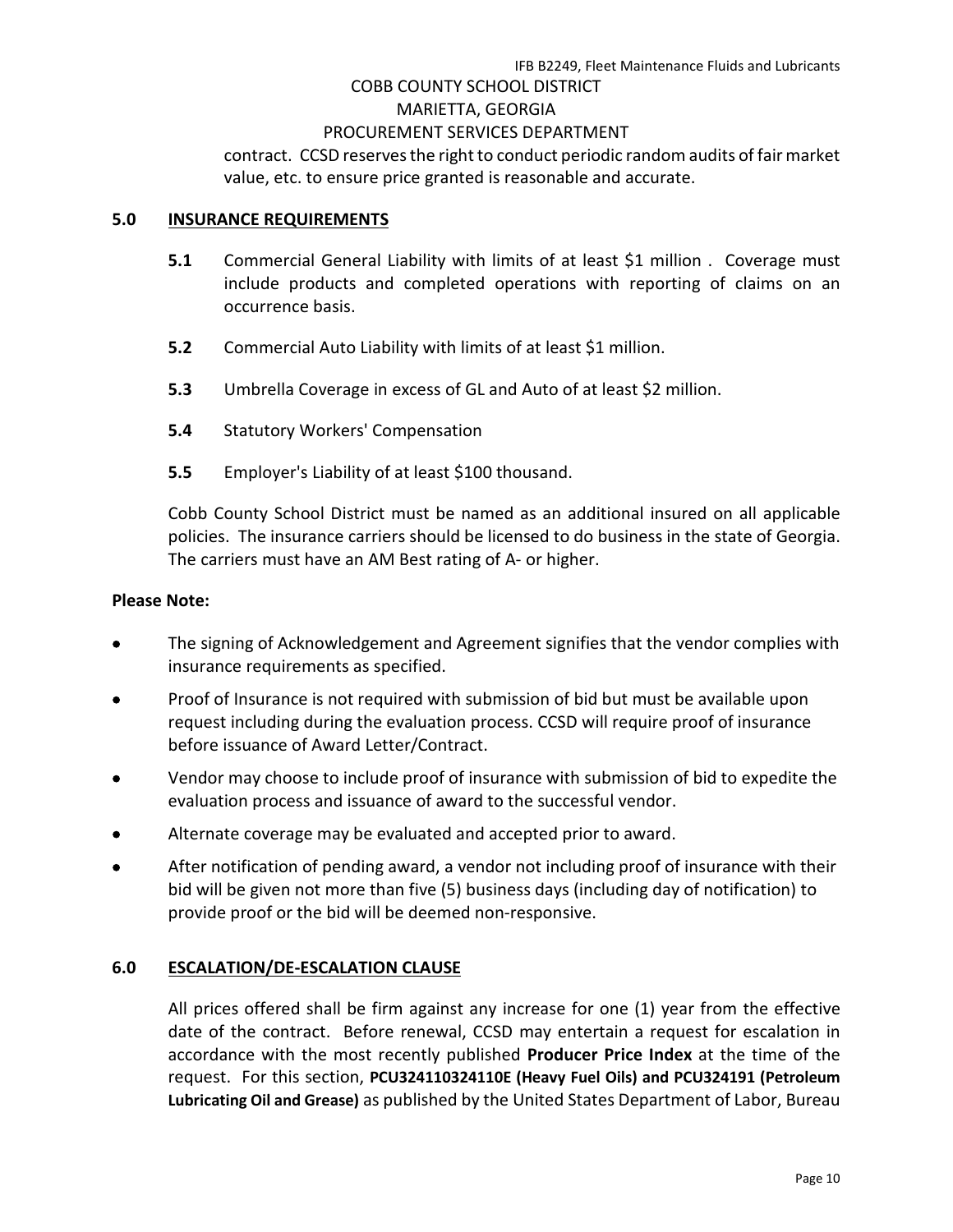of Labor Statistics will be the benchmark. CCSD reserves the right to accept or reject the request for a price increase and, if appropriate, to utilize other resources in evaluating escalation requests. CCSD may entertain a request for escalation during the contract period if the current market conditions and prices at the time of the request have changed significantly. Documentation may be requested by CCSD that provides detailed information about the change in market conditions and prices. If the price change is approved, the price will remain firm for **365** days from the date of the increase unless otherwise stated in the renewal award letter. This clause also enables CCSD to seek deescalation based on the same cited index, terms, and other resources.

# **7.0 AWARD**

- **7.1** The CCSD reserves the right to accept or reject any part of a submitted response, to accept the entire response from one vendor, to accept portions of the response from several vendors, or to reject all responses submitted or to waive any minor irregularity. The CCSD reserves the right to award the bid under the most beneficial economic terms for the CCSD.
- **7.2** Award will be made to the responsive and responsible vendor based on price, availability, lead-time, past vendor experience, references, and compliance with the IFB specifications and requirements as outlined in this solicitation.
- **7.3** The award for this contract may be made to multiple vendors. All purchases and services under this contract are on an as-needed basis. No quantities or vendor purchases are guaranteed.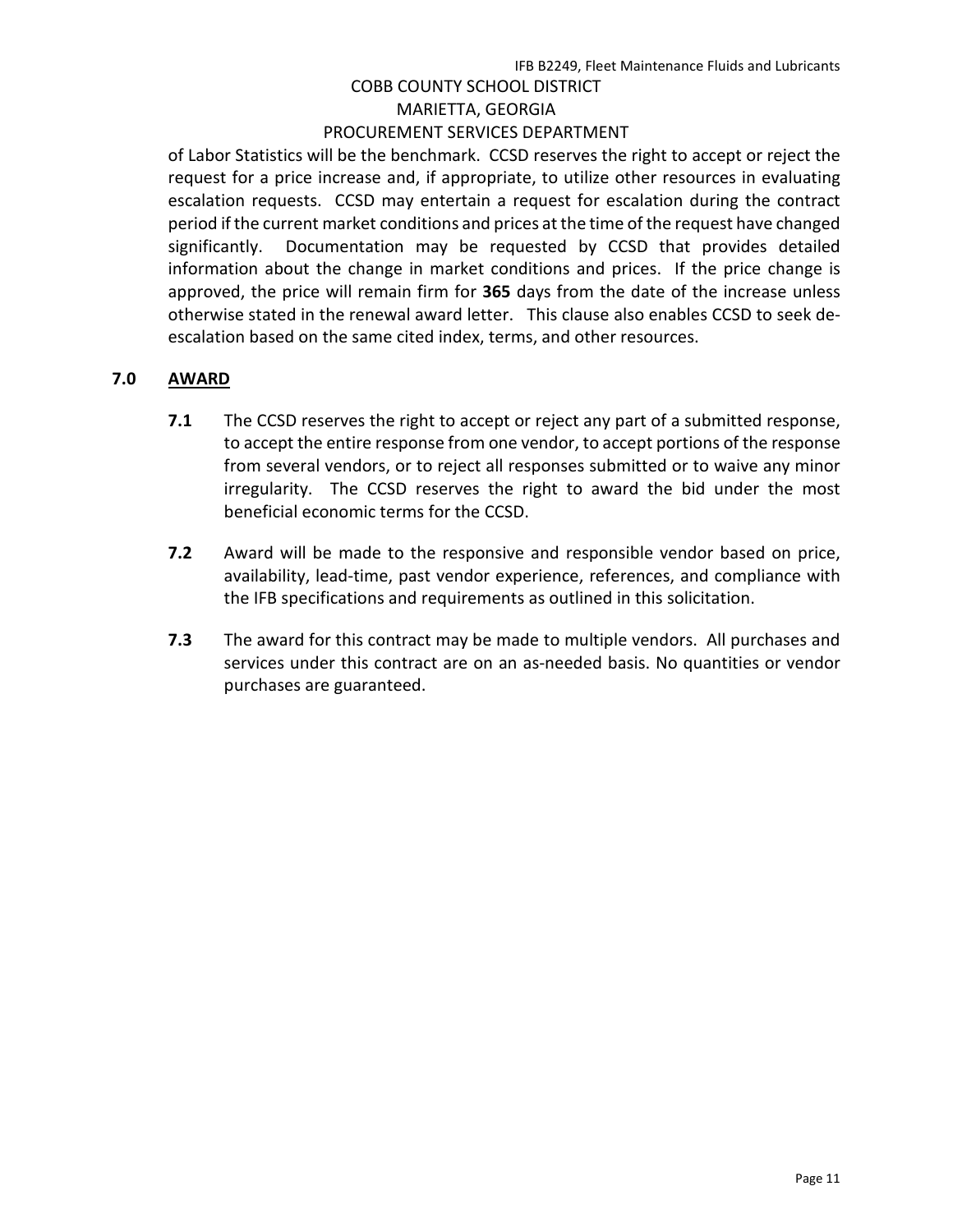# COBB COUNTY SCHOOL DISTRICT MARIETTA, GEORGIA PROCUREMENT SERVICES DEPARTMENT CONFLICT OF INTEREST

#### ALL PROSPECTIVE VENDORS PLEASE READ CAREFULLY

Please refer to Board Policy BHA, Conflict of Interest, located on the Cobb County School District website at [www.cobbk12.org](http://www.cobbk12.org/) select **Menu**, then select **Board,** then select **Policies and Rules,**  then select **Section B** and choose **BHA.**

Any conflict with Board policy and/or administrative rules must be disclosed at the time of bid submission.

#### BOARD MEMBERS:

David Chastain, Chairman David Banks, Vice Chairman Charisse Davis Dr. Jaha Howard Leroy Tre' Hutchins Randy Scamihorn

Brad Wheeler

#### EXECUTIVE CABINET:

Chris Ragsdale, Superintendent

- Dr. Kevin Daniel
- John Floresta
- Sherri Hill
- Brad Johnson
- Jennifer Lawson
- Marc Smith
- Keeli Bowen